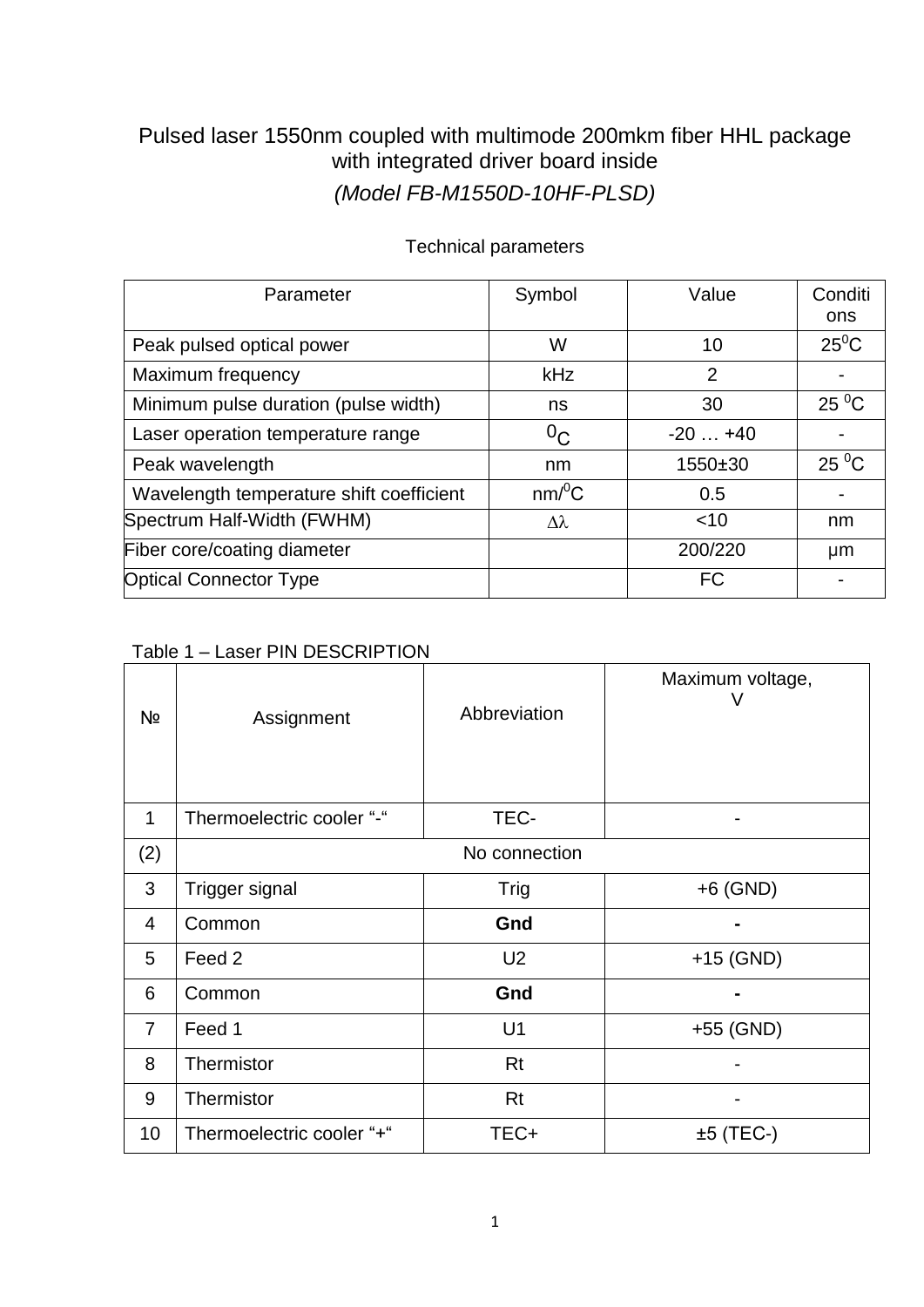**Feed 1** - **U1** - **(constant tunable voltage) is a main power supply of the circuit and enables to tune optical pulse amplitude (peak power amplitude) of the laser.** 

| Voltage range (regarding to GND) $\dots \dots \dots \dots \dots 5 - 40$ V |  |
|---------------------------------------------------------------------------|--|
|                                                                           |  |

## **Feed 2** - **U2** - **(constant voltage) is an additional power supply of the board.**

| Nominal voltage (regarding to GND) 12 V |  |
|-----------------------------------------|--|
|                                         |  |

Maximum current consumption. . . . . . . . . . . . . . . . . . . . . . . . . .10 mA

**Trigger signal** - **Trig** - **(cocking pulses) is a signal that trigs pumping current pulse of the laser by its increasing front. Duration of trigger signal has no influence on the laser operation. However, to provide minimum jitter, short fore front may require.** 

Any interference in this channel may cause false triggering of the laser. To suppress short interference pulses a resistor of about 5 kOhm by nominal and a capacitor of 10-100 pF by nominal are installed in parallel at input of trigger signal.

**Thermoelectric cooler (TEC)** supports stable temperature of the laser. It is electrically isolated from pumping circuit. TEC can be controlled both by voltage and by current. To switch between heating and cooling modes voltage polarity (or current direction) must be changed.

| Maximum current (at any polarity) $\ldots \ldots \ldots \ldots \ldots \ldots \ldots \ldots$ |  |
|---------------------------------------------------------------------------------------------|--|
| Maximum thermal power sinking                                                               |  |
|                                                                                             |  |

**Thermistor** - **Rt** – is a temperature control and feedback sensor for thermo stabilization. NTC thermistor B57861S0103F040. Electrically isolated from pumping circuit.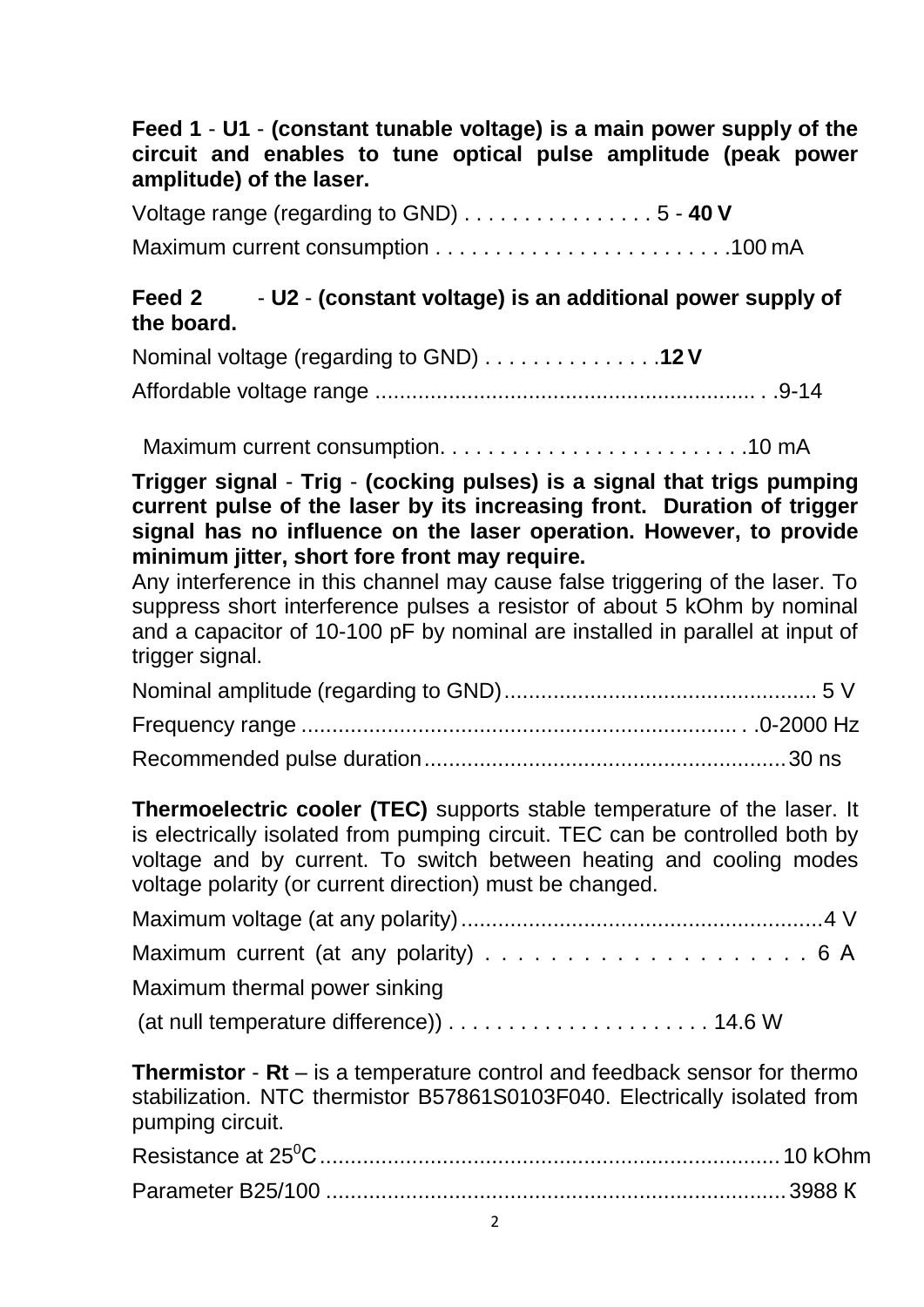**Package of the laser is** electrically isolated from all inner components.

LASER CONNECTIONS DIAGRAM